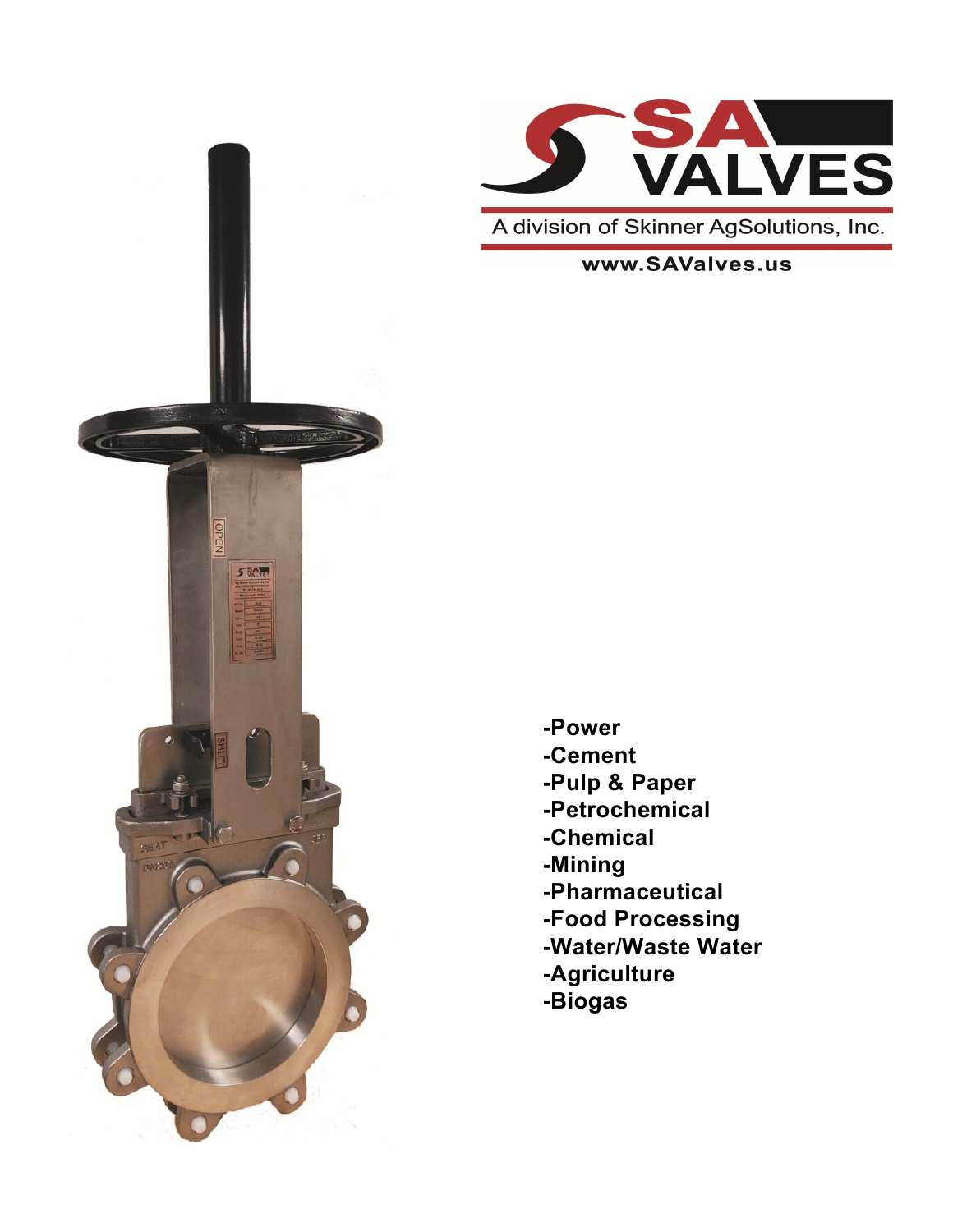### **"SAV" SERIES KNIFE GATE VALVES**





SAV series valves are uni-directional, full lug design knife gate valves manufactured as per MSS SP-81 standard and TAPPI TIS 405-8 for Industrial service applications. The SAV series design assures non-clogging shutoff of suspended solids.

These valves can be installed in vertical / horizontal as well as in inclined position. The SAV series Knife gate valve can be used for liquid, solid-liquid mixes / slurries, dry bulk solids. These valves are provided with 100 % bore opening which does not restrict the flow in pipeline.

These are leak tight in case of resilient seated valves. Metal seated valves offer leakage within permissible limits as per MSS SP-81 standard and TAPPI TIS 405-8.

#### **Important features of SAV series knife gate valves:**

- A full lug type design available in ANSI B16.5 (class 150) / DIN PN 10 / PN 16 flange drilling.
- Investment casted body up to 12" size to ensure superior surface finish .
- Varied sealing configurations viz integral metal seated **/** resilient seat locked in place by a stainless steel retainer band.
- Sealing achieved by means of welded jams pushing the gate on to the seat for full face contact between gate and seat.
- Gate having beveled knife-edge at its front to cut through solid particles settled at bottom of body and achieve full closure.
- Self lubricated packing gland for closure of rear opening in the housing.
- Packing glands provided with pushing arrangement to tighten on the gate and stop the leakage taking place from the rear opening in the housing due to frequent gate operation.
- Rising stem as standard / Non rising stem is available on request.
- Varied operating options viz Manual hand wheel / hand lever operated / Bevel gear / Pneumatic cylinder / Electric actuator & Hydraulic cylinder.

#### **The SAV series valves are available in following sealing configurations:**

- **SAV-M:** Integral metal seated
- **SAV-S:** Resilient seat retained by stainless steel retainer strip / band.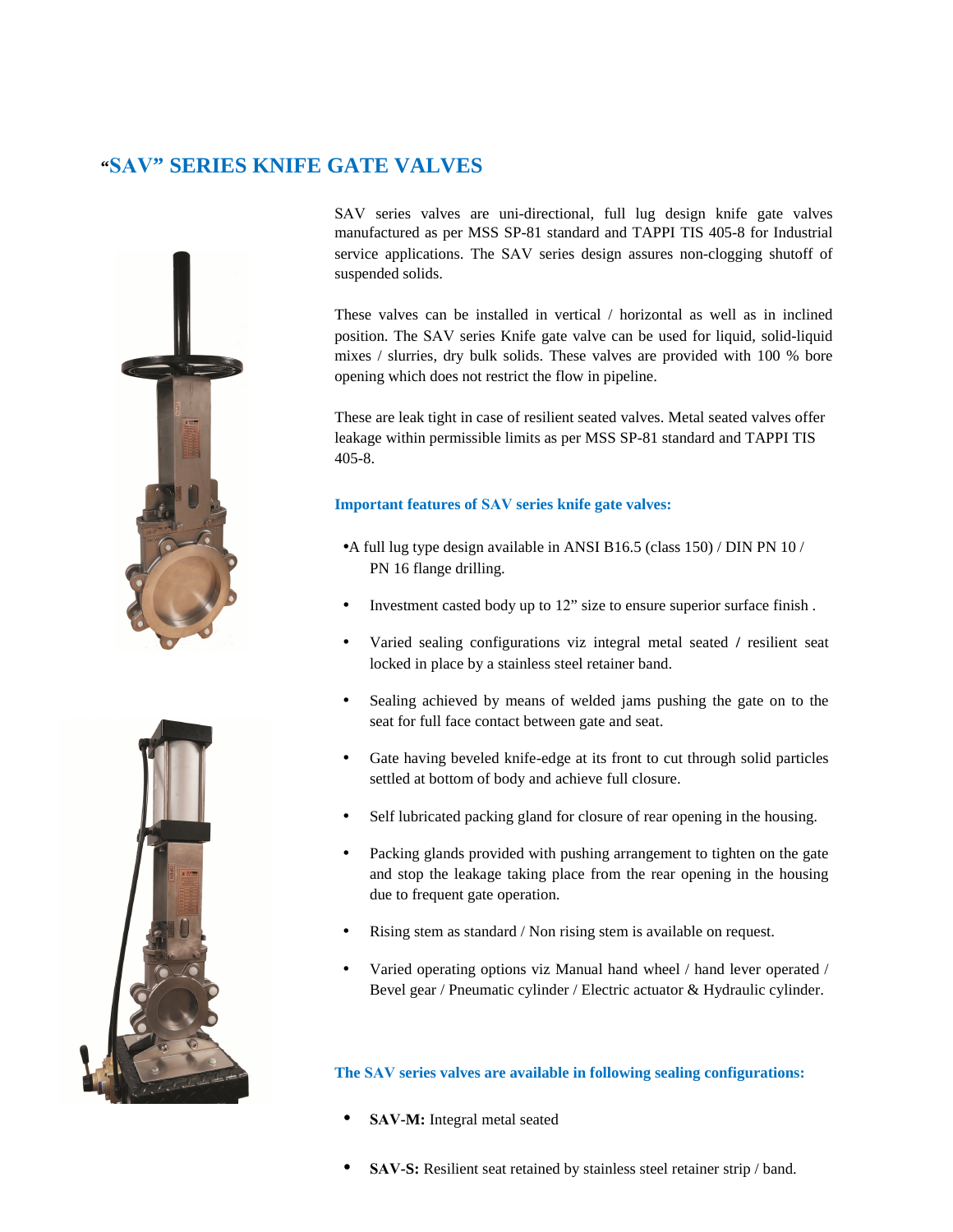| <b>Standard technical specifications:</b><br>Manufacturer Standard | As per MSS-SP 81 Standard / TAPPI TIS 405-8                                                                                        |
|--------------------------------------------------------------------|------------------------------------------------------------------------------------------------------------------------------------|
| Lug / flange provision                                             | Full Lugged upto 24" & full flanged for higher<br>sizes                                                                            |
| Bore opening                                                       | Full bore (100%)                                                                                                                   |
| Flange drilling                                                    | Suitable for ANSI B16.5 150lb / DIN PN $10$ / PN<br>16                                                                             |
| Flange to flange distance                                          | As per MSS SP-81                                                                                                                   |
| Sealing configuration                                              | Integral metal seated in "SAV-M" variant<br>Resilient Seat retained by stainless steel retainer<br>strip / band in "SAV-S" variant |
| Pressure rating (Body)                                             | 150 PSI rated from 02" to 24", 100 PSI rated from<br>26" to 30", 75 PSI rated from 32" to 36"                                      |
| Nominal Size                                                       | $2$ " to 36", higher sizes up to 120" on request                                                                                   |
| <b>Materials of construction of major components:</b>              |                                                                                                                                    |
| Housing                                                            | Cast Stainless Steel ASTM A 351 Gr. CF:8 /<br>CF:8M<br>/ CF:3M / CH:20 / CK:20 (other material on request)                         |
| Gate                                                               | Stainless Steel ASTM A 240 Gr. 304 / 316 / 310 (other material<br>on request)                                                      |
| Seat for SAV-M variant                                             | Same as body material                                                                                                              |
| Resilient seat for SAV-S                                           | EPDM / Viton / Neoprene / White silicon / NBR /<br><b>PTFE</b>                                                                     |
| variant                                                            | Stainless Steel ASTM A 276 Gr. 304 / 316 Synthetic yarn with                                                                       |
| Stem<br>Packing                                                    | PTFE impregnation, Graphited<br>yarn, Ceramic rope                                                                                 |
| <b>Painting:</b>                                                   |                                                                                                                                    |
| For non-stainless steel parts                                      | Epoxy painted shade Black RAL 2004, min DFT 250 microns /<br>as per custom requirement                                             |
| <b>Testing:</b>                                                    |                                                                                                                                    |
| Body test pressure                                                 | 1.5 times of rated pressure                                                                                                        |
|                                                                    | Seat leakage criterion for SAV-M variant 40 cc / min / inch at 2.8 bar (40PSI) as per                                              |
| MSS SP-81 standard Seat leakage criterion for SAV-S variant        | Zero leakage at 2.8                                                                                                                |

bar(40PSI)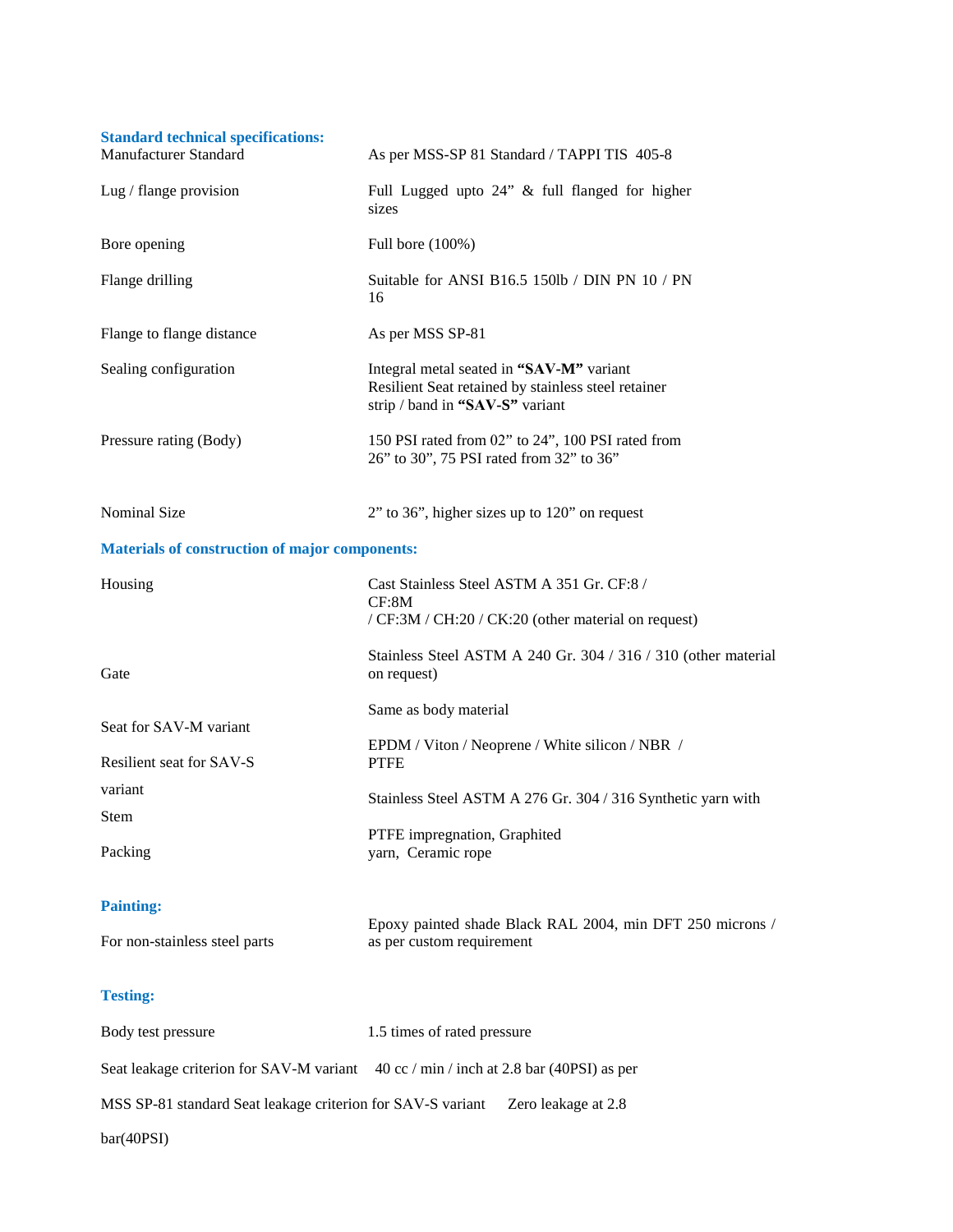## **EXPLODED VIEW**

Knife gate valve type SAV-M Knife gate valve type SAV-S



 $\textcircled{12}$  $\textcircled{\scriptsize{1}}$  $(10)$  $\sqrt{7}$ Ø  $\circledS$  $\circledcirc$ (5)  $\circled{4}$  $(3)$ 0  $\overline{c}$  $\Omega$ 

|          | <b>SAV-M</b>   |                              | <b>SAV-S</b> |                    |                              |
|----------|----------------|------------------------------|--------------|--------------------|------------------------------|
| Part no. | Part           | <b>Standard construction</b> | Part no.     | Part               | <b>Standard construction</b> |
|          | Housing        | CF:8 / CF:8M                 |              | Housing            | CF:8 / CF:8M                 |
| 2        | Gate           | SS:304 / SS:316              | 2            | Gate               | SS:304 / SS:316              |
| 3        | <b>Seat</b>    | Metal                        | 3            | <b>Seat</b>        | Resilient                    |
| 4        | Packing        | <b>PTFE</b>                  | 4            | Packing            | <b>PTFE</b>                  |
| 5        | Gland          | CF:8 / CF:8M                 | 5            | Gland              | CF:8 / CF:8M                 |
| 6        | <b>Stem</b>    | SS:304 / SS:316              | 6            | <b>Stem</b>        | SS:304 / SS:316              |
|          | Stem nut       | <b>Brass</b>                 | ┑            | Stem nut           | <b>Brass</b>                 |
| 8        | Yoke           | SS:304                       | 8            | Yoke               | SS:304                       |
| 9        |                |                              | 9            | Seat retainer band | SS:304 / SS:316              |
| 10       | Hand wheel     | Ductile iron                 | 10           | Hand wheel         | Ductile iron                 |
| 11       | Stem protector | Mild steel                   | 11           | Stem protector     | Mild steel                   |
| 12       | Cap            | <b>PVC</b>                   | 12           | Cap                | <b>PVC</b>                   |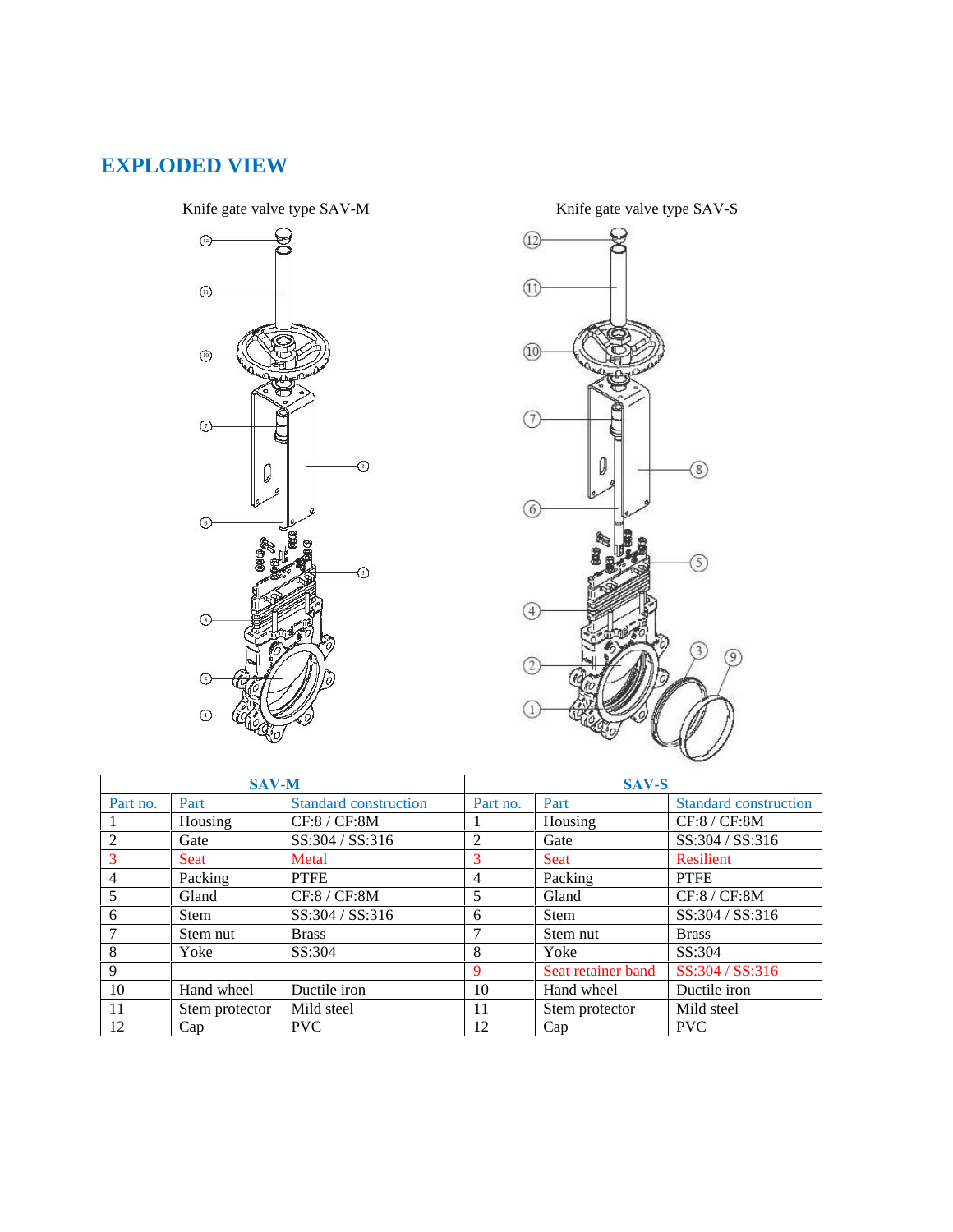### **OPTIONAL FEATURES**

Popular optional features requested generally are explained below. Other special features specific to client's application & **1. Bidirectional Seating :** requirement can be offered on request.

Depending upon application some valves are subjected to full applicable pressure from both directions. Such valves are provided with sealing arrangement on either side of gate to achieve bi-directional shut-off. **2. Bidirectional Seating :**<br>Depending upon applica<br>provided with sealing arra<br>**2. Deflection Cone** 

Deflection cone is put in the material flow area to prevent erosion of valve housing in abrasive application. When a deflection cone is not used, the valve housing will get eroded and it is very expensive to replace valve housing in comparison to replacement of deflection cone. Deflection cones are available in Ni-Hard/Alloy Cast Iron construction. **3. Flush / Purging Ports:**<br>**3. Flush / Purging Ports:** 

Purging / flush ports are provided for cleaning of material trapped in the body cavity. Purge ports are typically placed on the valve chest and bottom of the valve or as required. **4. Flush / Purging Ports:**<br>
Purging / flush ports are posted and bottom of<br> **4. V-Port Design** 

V-port design valves are used to control the flow. This design is offered for Throttling applications and incorporates a V notch welded in the material flow area. **4. V-Port Design<br>
V-port design valves are used to con<br>
Throttling applications and incorpora<br>
5. Hardening on Seat & Gate** 

Depending upon application and service conditions, valve components can go through additional processes to increase their life. Processes like hard stellite facing on flow bore area and gate edge is done to prevent surface erosion from abrasive media. Similarly nitriding, galvanizing, hard chrome plating, nylon coating etc can be provided on gate plate to prolong its life. **Example 16. Booking** upon appl<br>their life. Processes li<br>abrasive media. Simila<br>prolong its life.<br>**6. Bolt on Bonnet:** 

Non bonneted valves can be provided with provision of bolt on casted or fabricated bonnet to ensure tight sealing to atmosphere. **8. Bolt on Bonnet:**<br>Non bonneted valves can be provided wird bonnet to ensure tight sealing to atmosph<br>8. Extended Spindle Arrangement:

Extended spindle allows the operator to open or close the valve from a distance. Extended spindle arrangement includes couplings, stem guide bracket, pillars and necessary fasteners.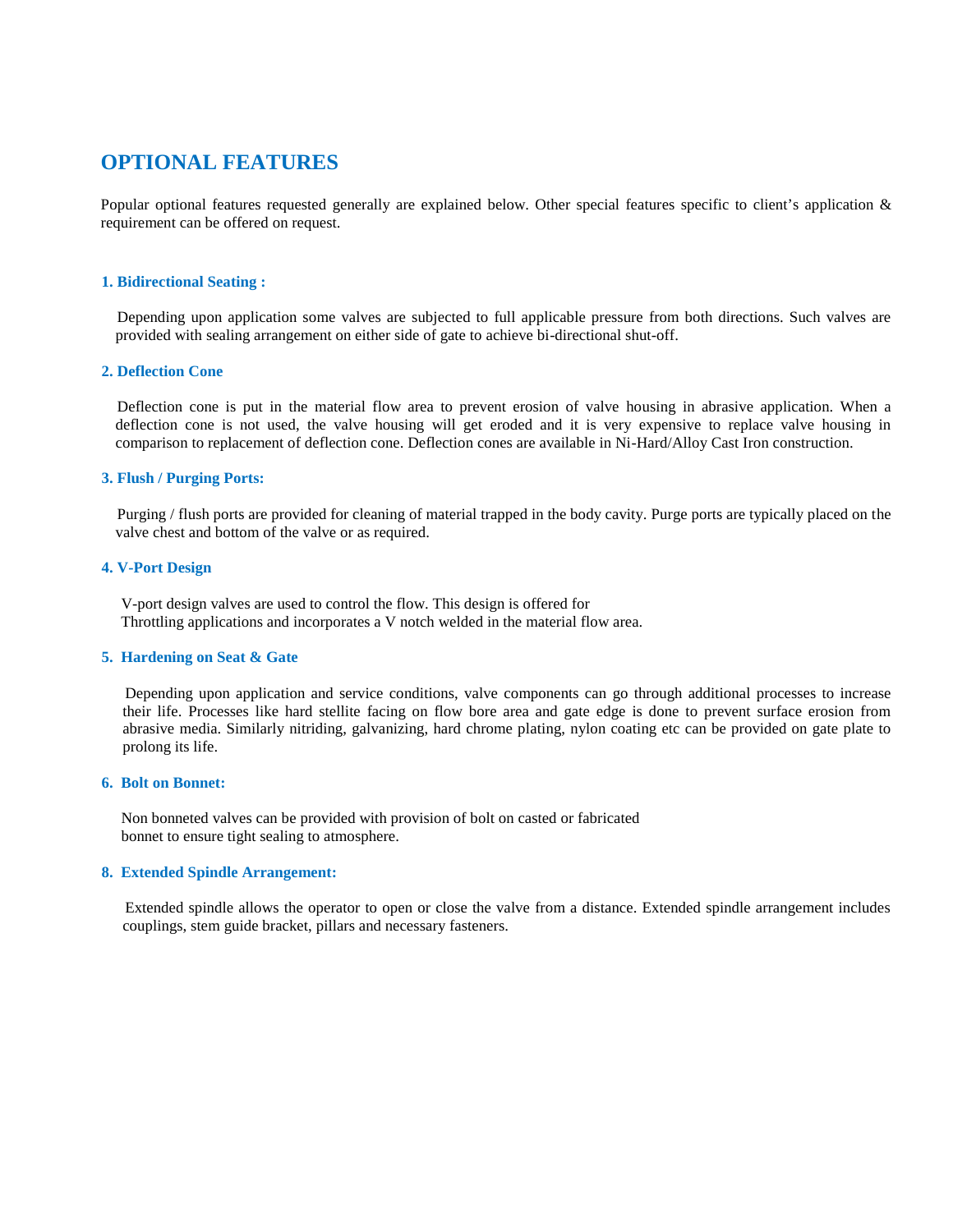## **HAND WHEEL OPERATED (RISING STEM) – DIMENSIONAL DETAILS**





| <b>Valve size</b> | $\mathbf A$ | $\mathbf H$ | ØG    | Weight (lbs) |
|-------------------|-------------|-------------|-------|--------------|
| 2"                | 1.9"        | 18.5"       | 8.1"  | 20           |
| 2.5"              | 2.0"        | 19.5"       | 8.1"  | 22           |
| 3"                | 2.0"        | 20.7"       | 8.1"  | 24           |
| 4"                | 2.0"        | 23.2"       | 8.1"  | 29           |
| 5"                | 2.2"        | 26.2"       | 8.1"  | 37           |
| 6"                | 2.2"        | 28.1"       | 8.1"  | 46           |
| 8"                | 2.8"        | 35.4"       | 12.4" | 71           |
| 10"               | 2.8"        | 40.7"       | 12.4" | 99           |
| 12"               | 3.0"        | 46.3"       | 12.4" | 143          |
| 14"               | 3.0"        | 51.6"       | 15.7" | 216          |
| 16"               | 3.5"        | 54.5"       | 15.7" | 276          |
| 18"               | 3.5"        | 61.6"       | 21.7" | 353          |
| 20"               | 4.5"        | 65.9"       | 21.7" | 452          |
| 24"               | 4.5"        | 77.2"       | 21.7" | 639          |

Hand wheel operated valves can be provided with options of chain wheel, non-rising stem and stem extension.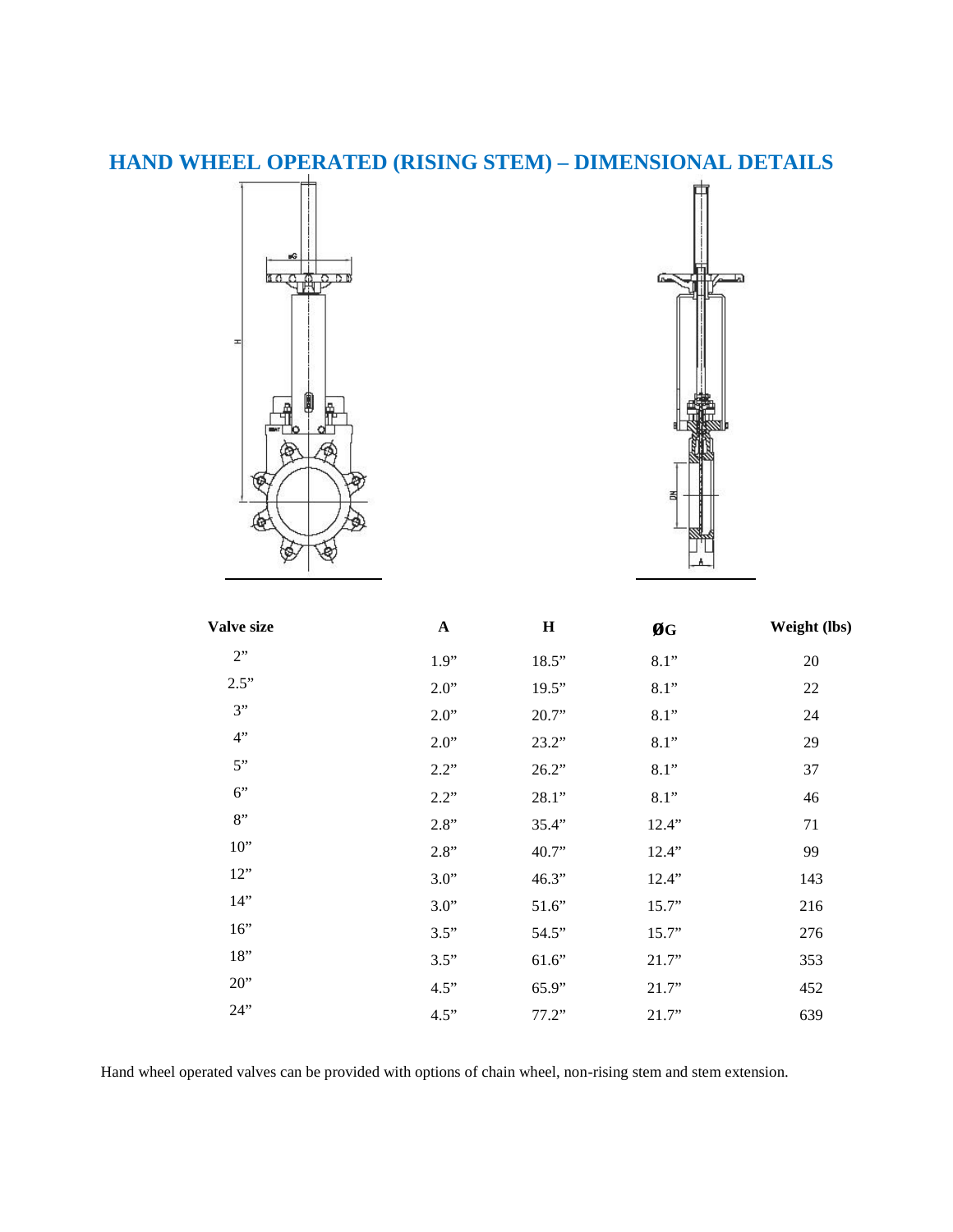



| <b>Valve size</b> | A    | $\bf H$ | I      | ØG     |  |
|-------------------|------|---------|--------|--------|--|
| 8"                | 2.8" | 42.00"  | 8.00"  | 14.00" |  |
| 10"               | 2.8" | 47.00"  | 8.00"  | 14.00" |  |
| 12"               | 3.0" | 52.00"  | 8.00"  | 14.00" |  |
| 14"               | 3.0" | 57.00"  | 12.00" | 14.00" |  |
| 16"               | 3.5" | 60.00"  | 12.00" | 14.00" |  |
| 18"               | 3.5" | 69.00"  | 12.00" | 14.00" |  |
| 20"               | 4.5" | 74.00"  | 12.00" | 16.00" |  |
| 24"               | 4.5" | 85.00"  | 12.00" | 16.00" |  |
| 30"               | 4.7" | 110.00" | 16.00" | 16.00" |  |
| 36"               | 4.7" | 129.00" | 16.00" | 16.00" |  |

Gear box shall have 4:1 gear ratio.

Gear wheel operated valves can be provided with options of chain wheel, non-rising stem and stem extension.

## **GEAR OPERATED (RISING STEM) – DIMENSIONAL DETAILS**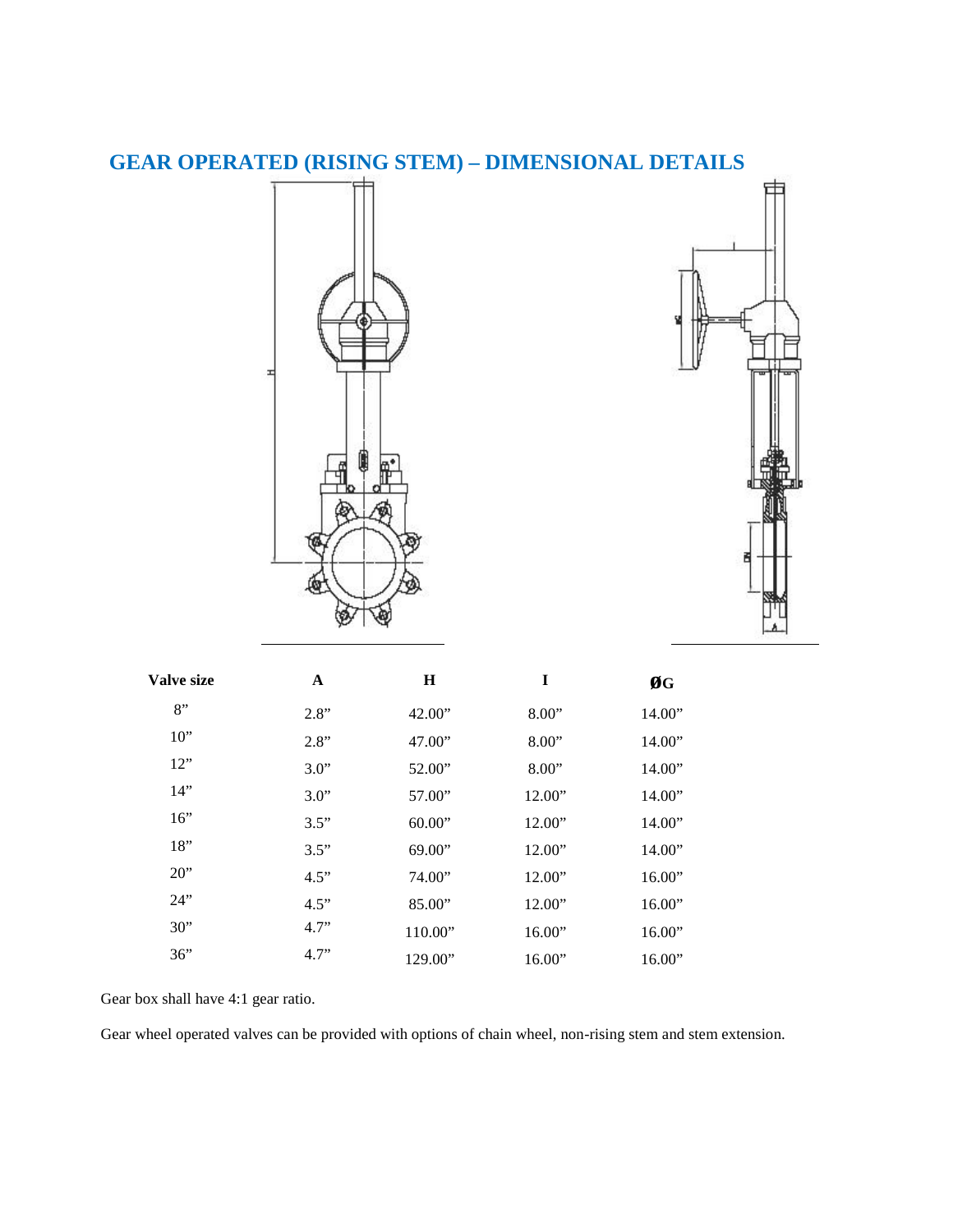### **PNEUMATIC CYLINDER OPERATED**

**Standard technical specifications & material of construction:**

Type Linear double acting

Suitable application On-off duty

Body material Aluminum / CS

Piston rod SS 304

Piston Mild steel

Supply air pressure 50 PSI to 150 PSI





| <b>Valve size</b> | $\mathbf A$ | $\mathbf H$ | <b>Cylinder</b><br>bore | <b>Cylinder stroke</b> | Suitable differential pressure |
|-------------------|-------------|-------------|-------------------------|------------------------|--------------------------------|
| 2"                | 1.9"        | 19.1"       | 4"                      | 2.6"                   | 225 PSI                        |
| 2.5"              | 2.0"        | 21.5"       | 4"                      | 3.1"                   | 225 PSI                        |
| 3"                | 2.0"        | 22.2"       | 4"                      | 3.7"                   | 225 PSI                        |
| 4"                | 2.0"        | 24.4"       | 4"                      | 4.5"                   | 150 PSI                        |
| 5"                | 2.2"        | 27.6"       | 5"                      | 5.5"                   | 150 PSI                        |
| 6"                | 2.2"        | 28.7"       | 5"                      | 6.5"                   | 150 PSI                        |
| 8"                | 2.8"        | 36.0"       | 7"                      | 8.5"                   | 150 PSI                        |
| 10"               | 2.8"        | 41.3"       | 7"                      | 10.4"                  | <b>80 PSI</b>                  |
| 12"               | 3.0"        | 47.2"       | 8"                      | 12.4"                  | <b>80 PSI</b>                  |
| 14"               | 3.0"        | 51.6"       | 8"                      | 12.8"                  | <b>80 PSI</b>                  |
| 16"               | 3.5"        | 57.1"       | 10"                     | 16.7"                  | <b>80 PSI</b>                  |
| 18"               | 3.5"        | 65.9"       | 12"                     | 18.7"                  | <b>80 PSI</b>                  |
| 20"               | 4.5"        | 71.3"       | 12"                     | 20.7"                  | 60 PSI                         |
| 24"               | 4.5"        | 80.7"       | 12"                     | 24.6"                  | 60 PSI                         |
| 30"               | 4.7"        | 102.4"      | 14"                     | 30.5"                  | 40 PSI                         |
| 36"               | 4.7"        | 126.0"      | 16"                     | 36.4"                  | <b>40 PSI</b>                  |

#### **Note:**

(1). Cylinder bore sizes mentioned in above table are calculated considering 80 PSI supply pressure.

(2). Upon request cylinders can be offered with positioners, manual override facility etc.

(3) Upon request accessories like solenoid valve, air filter regulators, limit switches or proximity switches can be offered.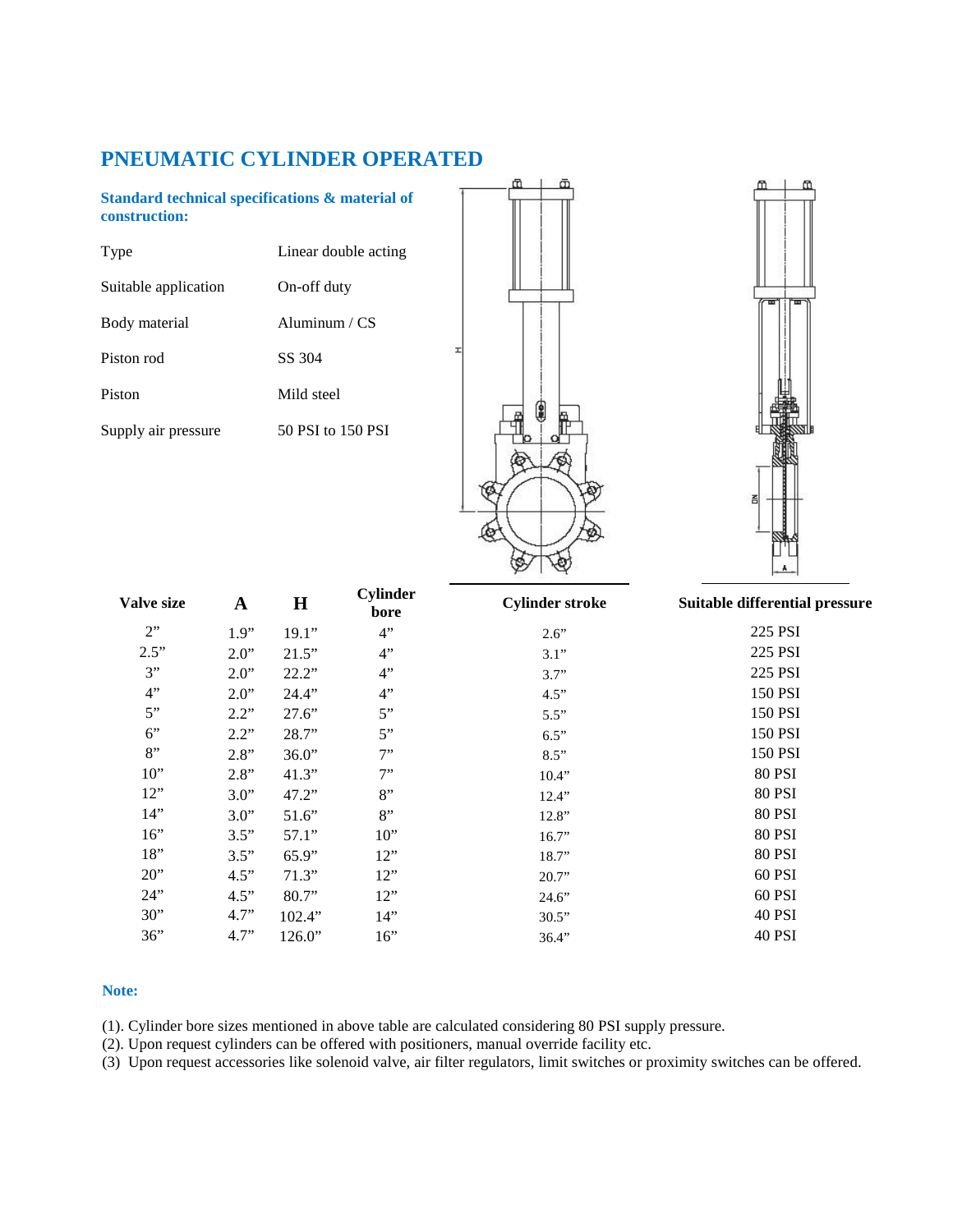## **ELECTRIC ACTUATOR OPERATED**

**Standard electric actuators are provided with below features:**

Manual override provision in case of power failure

Limit switches for open & close position





| Valve size | $\mathbf{A}$ | $\bf H$ | ØG    | Torque (N-m) | <b>Stem thread details</b> |
|------------|--------------|---------|-------|--------------|----------------------------|
| 2"         | 1.9"         | 22.6"   | 5.9"  | 10           | 20x4                       |
| 2.5"       | 2.0"         | 23.8"   | 5.9"  | 10           | 20x4                       |
| 3"         | 2.0"         | 24.4"   | 5.9"  | 10           | 20x4                       |
| 4"         | 2.0"         | 26.2"   | 5.9"  | 10           | $20 \times 4$              |
| 5"         | 2.2"         | 27.8"   | 5.9"  | 15           | $20 \times 4$              |
| 6"         | 2.2"         | 29.1"   | 5.9"  | 20           | 20 x 4                     |
| 8"         | 2.8"         | 33.5"   | 7.9"  | 30           | 25 x 5                     |
| $10"$      | $2.8"$       | 37.2"   | 7.9"  | 45           | 25 x 5                     |
| 12"        | 3.0"         | 40.7"   | 7.9"  | 70           | 25 x 5                     |
| 14"        | 3.0"         | 47.2"   | 7.9"  | 110          | 25 x 5                     |
| 16"        | 3.5"         | 50.0"   | 7.9"  | 160          | 35 x 6                     |
| $18"$      | 3.5"         | 53.9"   | 12.4" | 190          | 35 x 6                     |
| 20"        | 4.5"         | 61.4"   | 12.4" | 270          | 35 x 6                     |
| 24"        | 4.5"         | 70.1"   | 12.4" | 450          | 35 x 6                     |
| 30"        | 4.7"         | 102.4"  | 15.7" | 510          | $50 \times 8$              |
| 36"        | 4.7"         | 129.9"  | 15.7" | 535          | $50 \times 8$              |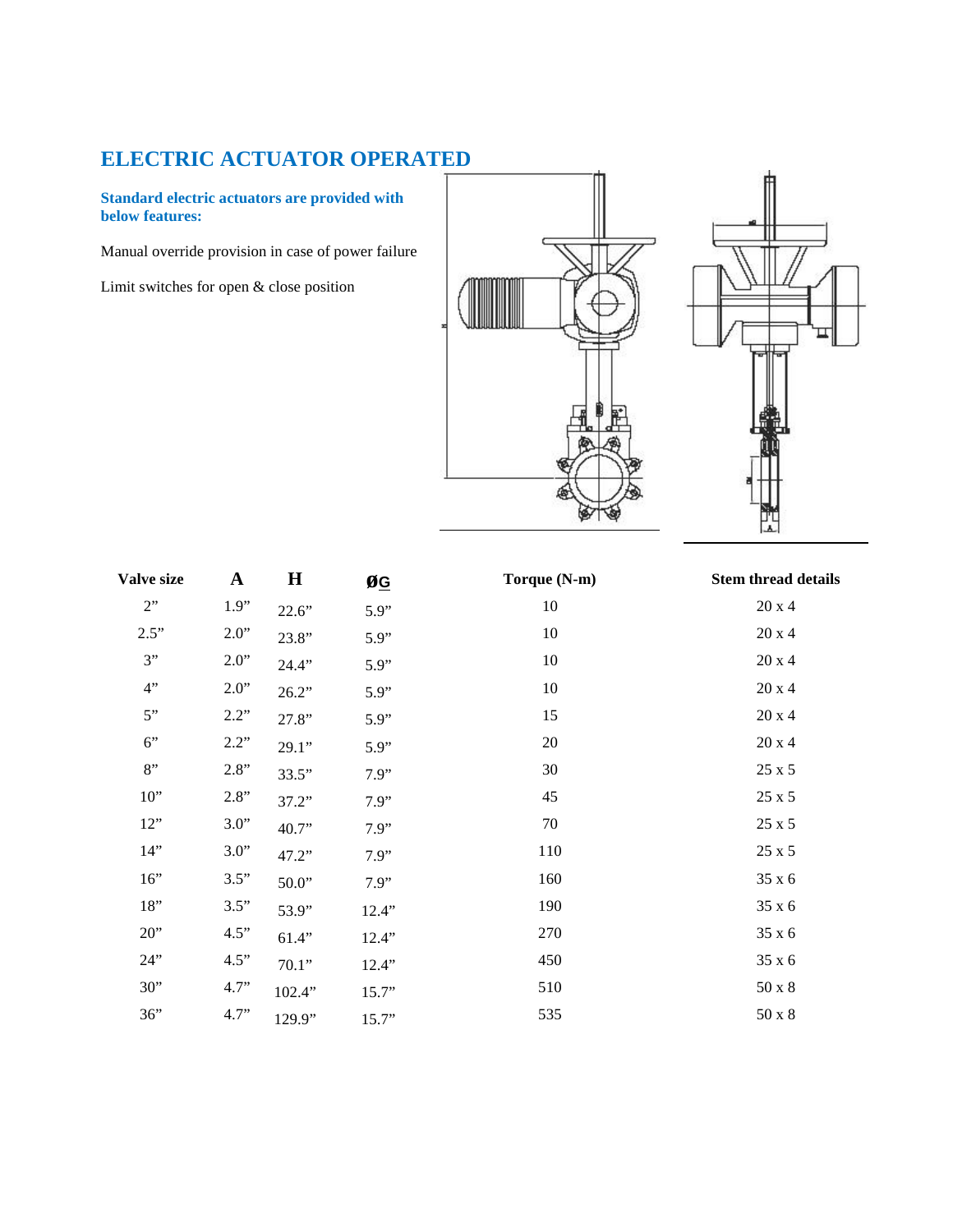## **FLANGE DRILLING DETAILS**

#### **ANSI B16.5 150lb**

| <b>DN</b><br>2"<br>2.5"<br>3"<br>4"<br>5"<br>6"<br>8"<br>10"<br>12"<br>14"<br>16"<br>18"<br>20"<br>24"<br>30"              | $\mathbf K$<br>$4 \frac{3}{4}$<br>$5\frac{1}{2}$<br>6"<br>$7\frac{1}{2}$<br>$8\frac{1}{2}$<br>$9\frac{1}{2}$<br>1134"<br>$14\frac{1}{4}$<br>17"<br>18 3/4"<br>$21\frac{1}{4}$<br>22 3/4"<br>25"<br>29 1/2"<br>36" | $\mathbf{n}^\circ$<br>$\overline{4}$<br>4<br>4<br>$\boldsymbol{8}$<br>$\boldsymbol{8}$<br>$\boldsymbol{8}$<br>10<br>12<br>12<br>12<br>16<br>16<br>20<br>20<br>28 | M<br>5/8" UNC<br>5/8" UNC<br>5/8" UNC<br>5/8" UNC<br>3/4" UNC<br>3/4" UNC<br>3/4" UNC<br>$7/8$ " UNC<br>7/8" UNC<br>$1$ " UNC<br>$1$ " UNC<br>1 1/8" UNC<br>1 1/8" UNC<br>1 1/4" UNC<br>1 1/4" UNC | D<br>0.48"<br>0.48"<br>0.48"<br>0.48"<br>0.60"<br>0.60"<br>0.60"<br>0.60"<br>0.60"<br>0.78"<br>0.78"<br>0.86"<br>0.86"<br>1.00"<br>1.00" | $B - T$<br>$2 - 2$<br>$2 - 2$<br>$2 - 2$<br>$2 - 6$<br>$2 - 6$<br>$2 - 6$<br>$4 - 6$<br>$4 - 8$<br>$4 - 8$<br>$4 - 8$<br>$4 - 12$<br>$6 - 10$<br>$6 - 14$<br>$6 - 14$<br>$10 - 18$               |  |  |
|----------------------------------------------------------------------------------------------------------------------------|-------------------------------------------------------------------------------------------------------------------------------------------------------------------------------------------------------------------|------------------------------------------------------------------------------------------------------------------------------------------------------------------|----------------------------------------------------------------------------------------------------------------------------------------------------------------------------------------------------|------------------------------------------------------------------------------------------------------------------------------------------|--------------------------------------------------------------------------------------------------------------------------------------------------------------------------------------------------|--|--|
| 36"<br><b>DIN PN 10</b>                                                                                                    | 42 1/2"                                                                                                                                                                                                           | 32                                                                                                                                                               | 1 1/2" UNC                                                                                                                                                                                         | 1.00"                                                                                                                                    | $14 - 18$                                                                                                                                                                                        |  |  |
| $\mathbf{DN}$<br>50<br>65<br>80<br>100<br>125<br>150<br>200<br>250<br>300<br>350<br>400<br>450<br>500<br>600<br>750<br>900 | $\mathbf K$<br>125<br>145<br>160<br>180<br>210<br>240<br>295<br>350<br>400<br>460<br>515<br>565<br>620<br>725<br>914.5<br>1050                                                                                    | ${\bf n}^{\rm o}$<br>4<br>$\overline{4}$<br>4<br>8<br>$\boldsymbol{8}$<br>$\boldsymbol{8}$<br>10<br>12<br>12<br>16<br>16<br>20<br>20<br>20<br>28<br>28           | M<br>$M-16$<br>$M-16$<br>$M-16$<br>$M-16$<br>$M-16$<br>$M-20$<br>$M-20$<br>$M-20$<br>$M-20$<br>$M-20$<br>$M-12$<br>$M-24$<br>$M-24$<br>$M-27$<br>$M-27$<br>$M-30$                                  | D<br>12<br>12<br>12<br>12<br>15<br>15<br>15<br>15<br>15<br>20<br>20<br>22<br>22<br>25<br>25<br>25                                        | $B - T$<br>$2 - 2$<br>$2 - 2$<br>$2 - 2$<br>$2 - 6$<br>$2 - 6$<br>$2 - 6$<br>$4 - 6$<br>$4 - 8$<br>$4 - 8$<br>$6 - 10$<br>$6 - 10$<br>$6 - 10$<br>$6 - 14$<br>$6 - 14$<br>$10 - 18$<br>$14 - 18$ |  |  |
| <b>PN 16</b><br><b>DN</b><br>50<br>65<br>80<br>100<br>125<br>150<br>200<br>250<br>300                                      | $\mathbf K$<br>125<br>145<br>160<br>180<br>210<br>240<br>295<br>355<br>410                                                                                                                                        | ${\bf n}^{\rm o}$<br>$\overline{4}$<br>4<br>4<br>8<br>8<br>8<br>12<br>12<br>12                                                                                   | M<br>$M-16$<br>$M-16$<br>$M-16$<br>$M-16$<br>$M-16$<br>$M-20$<br>$M-24$<br>$M-24$<br>$M-24$                                                                                                        | D<br>12<br>12<br>12<br>12<br>15<br>15<br>15<br>15<br>15                                                                                  | $B - T$<br>$2 - 2$<br>$2 - 2$<br>$2 - 2$<br>$2 - 6$<br>$2 - 6$<br>$2 - 6$<br>$4 - 8$<br>$4 - 8$<br>$4 - 8$                                                                                       |  |  |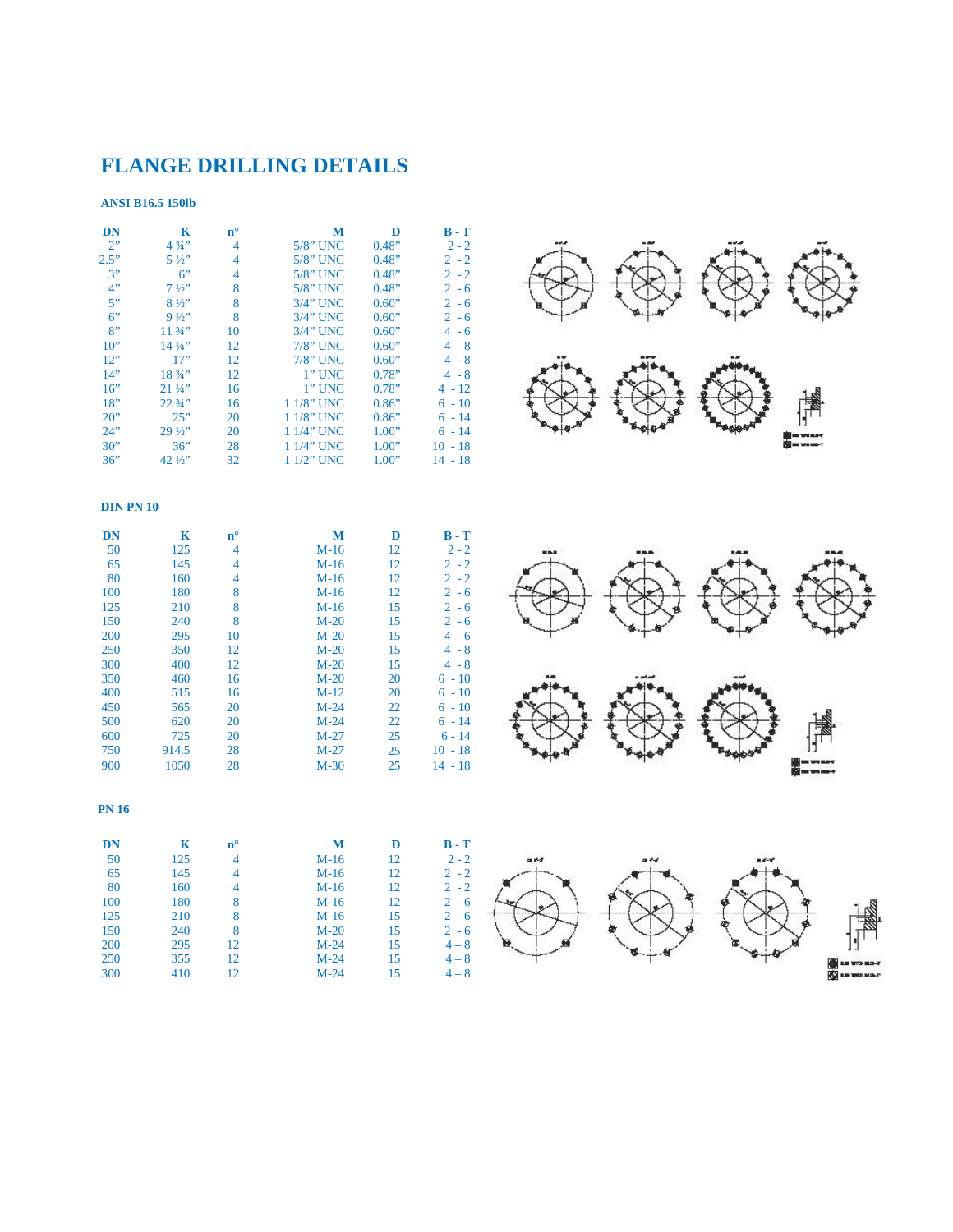### **MODES OF OPERATION**



### **Note:**

(1). Other special modes of operation specific to clients application and requirement can be offered on request.

### **TEMPERATURE SUITABLITY CHART**

| <b>Resilient seat</b> |                 |                                 |                                           |  |  |  |
|-----------------------|-----------------|---------------------------------|-------------------------------------------|--|--|--|
| Sr. no.               | <b>Material</b> | <b>Temperature rating (max)</b> | <b>Application</b>                        |  |  |  |
|                       | <b>EPDM</b>     | 120 °C                          | Acids $&$ non-mineral oils                |  |  |  |
|                       | Viton           | 200 °C                          | Different chemicals (High<br>temperature) |  |  |  |
|                       | Nitrile         | 120 °C                          | Petroleum products                        |  |  |  |
|                       | White neoprene  | $80^{\circ}$ C                  | Food products                             |  |  |  |

| <b>Gland packing</b>        |                                    |                                 |          |  |  |  |
|-----------------------------|------------------------------------|---------------------------------|----------|--|--|--|
| Sr. no.                     | <b>Material</b>                    | <b>Temperature rating (max)</b> | pH       |  |  |  |
|                             | Synthetic yarn with<br><b>PTFE</b> | 250 °C                          | $2 - 13$ |  |  |  |
| $\mathcal{D}_{\mathcal{L}}$ | Graphite yarn                      | 650 °C                          | $0 - 14$ |  |  |  |
| 3                           | Ceramic rope                       | $1000 \text{ °C}$               |          |  |  |  |